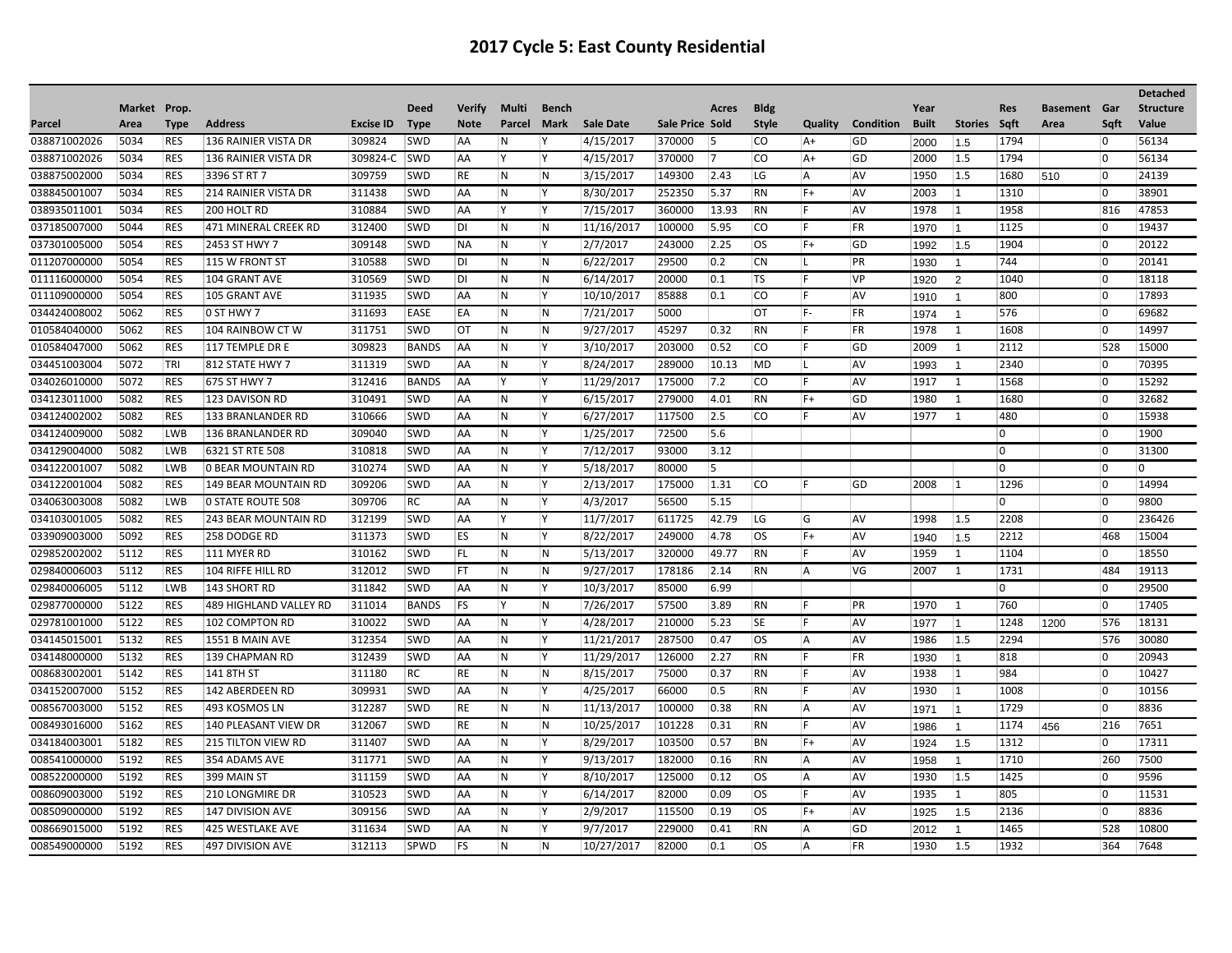|              |              |             |                        |                  |              |               |        |                         |                  |                 |        |              |          |                  |              |                |                |                     |                | <b>Detached</b>  |
|--------------|--------------|-------------|------------------------|------------------|--------------|---------------|--------|-------------------------|------------------|-----------------|--------|--------------|----------|------------------|--------------|----------------|----------------|---------------------|----------------|------------------|
|              | Market Prop. |             |                        |                  | <b>Deed</b>  | <b>Verify</b> | Multi  | Bench                   |                  |                 | Acres  | <b>Bldg</b>  |          |                  | Year         |                | <b>Res</b>     | <b>Basement</b> Gar |                | <b>Structure</b> |
| Parcel       | Area         | <b>Type</b> | <b>Address</b>         | <b>Excise ID</b> | Type         | <b>Note</b>   | Parcel | <b>Mark</b>             | <b>Sale Date</b> | Sale Price Sold |        | <b>Style</b> | Quality  | <b>Condition</b> | <b>Built</b> | Stories Sqft   |                | Area                | Saft           | Value            |
| 008503000000 | 5192         | <b>RES</b>  | 267 3RD ST             | 310521           | <b>SWD</b>   | AA            | IN.    | ΙY.                     | 6/16/2017        | 100000          | 0.23   | RN           | IF.      | <b>AV</b>        | 1960         | 1              | 1194           |                     | 10             | 9201             |
| 008598002000 | 5192         | <b>RES</b>  | 322 WESTLAKE AVE       | 309165           | <b>SWD</b>   | AA            | IN.    | lY.                     | 2/9/2017         | 120000          | 0.43   | <b>RN</b>    | IF.      | <b>AV</b>        | 1961         | 1              | 936            |                     | 10             | 9503             |
| 008514005000 | 5192         | RES         | 102 W ADAMS WAY        | 310297           | SWD          | AA            | ∣N.    | ΙY.                     | 5/31/2017        | 217500          | 0.57   | RN           | ∣A       | GD               | 1968         | $\overline{1}$ | 1205           |                     | 567            | 11503            |
| 008483000000 | 5192         | <b>RES</b>  | $114$ HIGH ST          | 309488           | <b>SWD</b>   | DI            | İΥ.    | $\overline{\mathsf{N}}$ | 3/10/2017        | 50000           | 0.91   | los          | IF.      | PR               | 1935         | 1.5            | 1224           |                     | 10             | 7501             |
| 008605001001 | 5192         | <b>RES</b>  | 467 7TH ST             | 308935           | <b>SWD</b>   | AA            | N      | ΙY.                     | 1/18/2017        | 124900          | 0.14   | RN           | lF.      | AV               | 1930         | $ 1 \rangle$   | 864            |                     | 360            | 7499             |
| 008550000000 | 5192         | <b>RES</b>  | 255 5TH ST             | 309472           | <b>SWD</b>   | AA            | N      | ΙY.                     | 3/14/2017        | 73000           | 0.16   | RN           | IF-      | FR               | 1920         | 1              | 906            |                     | 0              | 7494             |
| 008534000000 | 5192         | <b>RES</b>  | 311 DIVISION AVE       | 308848           | <b>SWD</b>   | RE            | IN.    | IN.                     | 1/10/2017        | 164900          | 0.17   | los          | IF.      | GD               | 1920         | $\vert$ 1      | 1455           |                     | $\overline{0}$ | 12317            |
| 008579001000 | 5192         | <b>RES</b>  | 451 ADAMS AVE          | 310583           | <b>SWD</b>   | RL            | N.     | N                       | 6/22/2017        | 85000           | 0.26   | <b>RN</b>    | IF.      | <b>AV</b>        | 1950         | $\vert$ 1      | 1224           |                     | $\overline{0}$ | 8873             |
| 029761006000 | 5202         | <b>RES</b>  | 121 TEMPLE RD          | 310738           | <b>BANDS</b> | CU            | ΙY     | N                       | 6/30/2017        | 226000          | 30.94  | los          | $F+$     | <b>FR</b>        | 1915         | 1.5            | 1978           |                     | 704            | 97207            |
| 029719005000 | 5212         | <b>RES</b>  | 547 DAVIS LAKE RD      | 311618           | <b>SWD</b>   | AA            | N.     | Y                       | 9/19/2017        | 163525          | 0.76   | BN           | IF.      | VG               | 1900         | $\overline{1}$ | 888            |                     | 10             | 18843            |
| 029721000000 | 5212         | <b>RES</b>  | 517 DAVIS LAKE RD      | 312858           | <b>SWD</b>   | AA            | N.     | ΙY.                     | 12/27/2017       | 434500          | 1.41   | RN           | $ A+$    | GD               | 1943         | -1             | 2728           |                     | $\overline{0}$ | 65435            |
| 011216023000 | 5251         | <b>RES</b>  | 334 SKATE CREEK RD     | 309349           | <b>SWD</b>   | AA            | N      | N                       | 2/17/2017        | 53500           | 0.21   | AF           | IF.      | <b>AV</b>        | 1967         | 1.5            | 518            |                     | $ 0\rangle$    | 9381             |
| 010554002000 | 5251         | LWB         | 105 PARADISE DR        | 309581           | <b>SWD</b>   | AA            | N.     | Y                       | 3/22/2017        | 27000           | 0.19   |              |          |                  |              |                | $\overline{0}$ |                     | $\overline{0}$ | 9400             |
| 010561006000 | 5251         | <b>RES</b>  | <b>225 PARADISE DR</b> | 310000           | PRD          | <b>ES</b>     | IN.    | N                       | 5/2/2017         | 48000           | 0.18   | RN           | IF.      | AV               | 1968         | $\mathbf{1}$   | 644            |                     | $\overline{0}$ | 15031            |
| 010577018000 | 5251         | LWB         | <b>262 PARADISE DR</b> | 310769           | <b>SWD</b>   | AA            | N      | İΥ.                     | 7/6/2017         | 18000           | 0.18   |              |          |                  |              |                | 0              |                     | $\overline{0}$ | 5700             |
| 010577075001 | 5251         | <b>RES</b>  | 103 PYRAMID PL         | 311287           | <b>SWD</b>   | AA            | ΙY.    | Y                       | 8/18/2017        | 425000          | 0.72   | RN           | <b>A</b> | GD               | 1977         | 1              | 1776           |                     | 10             | 53617            |
| 010577093000 | 5251         | <b>RES</b>  | 133 MOWICH WAY         | 312087           | <b>SWD</b>   | ΙTΤ           | ΙY     | N                       | 10/23/2017       | 50000           | 0.35   | los          | IF.      | FR               | 1970         | 1.5            | 540            |                     | $ 0\rangle$    | 10773            |
| 011216041000 | 5251         | <b>RES</b>  | 343 SKATE CREEK RD     | 312642           | <b>SWD</b>   | AA            | N      | İΥ.                     | 12/21/2017       | 170000          | 1.07   | RN           | IF.      | FR               | 1983         | 1              | 2248           |                     | $ 0\rangle$    | 23500            |
| 010577061000 | 5251         | <b>LWB</b>  | O PYRAMID PL           | 310930           | <b>SWD</b>   | AA            | N      | Y                       | 7/19/2017        | 33000           | 0.21   |              |          |                  |              |                | 0              |                     | 0              | 9400             |
| 010554009000 | 5251         | <b>RES</b>  | 108 KAUTZ PL           | 311565           | <b>SWD</b>   | AA            | N      | Y                       | 9/12/2017        | 215000          | 0.25   | <b>TS</b>    | $F+$     | <b>GD</b>        | 1990         | $\overline{2}$ | 1478           |                     | 720            | 9377             |
| 011216057000 | 5251         | <b>RES</b>  | 117 PARADISE CIR       | 310378           | <b>SWD</b>   | AA            | IN.    | İΥ.                     | 6/1/2017         | 126500          | 0.34   | los          | $F+$     | <b>AV</b>        | 1965         | 1.5            | 840            |                     | 10             | 9375             |
| 039029004000 | 5251         | <b>RES</b>  | 347 SKATE CREEK RD     | 312530           | <b>SWD</b>   | AA            | IN.    | Y                       | 12/4/2017        | 120000          | 0.78   | los          | IF.      | <b>AV</b>        | 1964         | 1.5            | 768            |                     | 10             | 13088            |
| 011216037000 | 5251         | <b>RES</b>  | 323 N SKATE CREEK RD   | 310487           | <b>SWD</b>   | AA            | N      | İΥ.                     | 5/31/2017        | 155000          | 0.85   | los          | IF.      | GD               | 1963         | 1.5            | 1488           |                     | $\overline{0}$ | 10606            |
| 010553005000 | 5251         | <b>RES</b>  | 112 PARADISE DR        | 311362           | SWD          | AA            | IN.    | N                       | 8/28/2017        | 60000           | 0.17   | CA           | ΙL       | <b>AV</b>        | 1969         | 1.5            | 624            |                     | $\overline{0}$ | 7045             |
| 011030039000 | 5251         | <b>RES</b>  | 0 OSBORN RD            | 311946           | <b>SWD</b>   | AA            | N      | Y                       | 10/2/2017        | 169000          | 0.2    | lco          | IF.      | <b>AV</b>        | 1970         | 1.5            | 768            |                     | 10             | 13732            |
| 010559010000 | 5251         | <b>RES</b>  | <b>218 PARADISE DR</b> | 312408           | <b>SWD</b>   | AA            | N      | ΙY.                     | 11/20/2017       | 40000           | 0.23   | AF           | IF.      | FR               | 1968         | $\vert$ 1      | 368            |                     | $\overline{0}$ | 16565            |
| 011030018000 | 5251         | <b>RES</b>  | 250 OSBORN RD          | 311201           | <b>SWD</b>   | AA            | IN.    | İΥ.                     | 8/15/2017        | 25000           | 0.33   | CA           | ΙL       | PR               | 1966         | $\vert$ 1      | 320            |                     | $\overline{0}$ | 9353             |
| 010577083000 | 5251         | <b>RES</b>  | <b>277 PARADISE DR</b> | 312543           | <b>SWD</b>   | <b>AA</b>     | N.     | İΥ.                     | 12/4/2017        | 235000          | 0.4    | RN           | l F      | GD               | 1988         | 11             | 832            |                     | 10             | 33809            |
| 031826001002 | 5266         | LWB         | O PETERS RD            | 310582           | <b>SWD</b>   | CU            | İΥ     | N                       | 6/16/2017        | 161750          | 120.58 |              |          |                  |              |                | 0              |                     | $\overline{0}$ | 10               |
| 031142003000 | 5266         | <b>RES</b>  | 197 KIONA RD           | 311108           | <b>SWD</b>   | ES            | IN.    | N                       | 8/2/2017         | 149200          | 1.58   | RN           | IF.      | <b>AV</b>        | 1952         | $\vert$ 1      | 1026           |                     | 10             | 15000            |
| 031098000000 | 5266         | <b>RES</b>  | 262 SAVIO RD           | 310005           | EASE         | <b>EA</b>     | IN.    | N                       | 4/11/2017        | 4000            |        | los          | IF.      | <b>FR</b>        | 1938         | 1.5            | 1584           |                     | 10             | 23641            |
| 030673000000 | 5266         | <b>RES</b>  | 7554 US HWY 12         | 309475           | <b>SWD</b>   | AA            | N      | İΥ.                     | 3/13/2017        | 173000          | 4.97   | RN           | $ F+$    | FR               | 1965         | $\vert$ 1      | 1592           |                     | 480            | 16800            |
| 031886006000 | 5266         | <b>RES</b>  | 136 SKINNER RD         | 310292           | RC           | AA            | N      | İΥ.                     | 5/31/2017        | 97500           | 15.86  | RN           | IF-      | FR               | 1952         | $ 1 \rangle$   | 836            |                     | 10             | 19541            |
| 031254034019 | 5266         | <b>LWB</b>  | <b>265 CROPSEY DR</b>  | 310422           | RC           | AA            | N      | İΥ.                     | 5/30/2017        | 99500           | 5.05   |              |          |                  |              |                | 0              |                     | 0              | 15700            |
| 031270002004 | 5266         | <b>RES</b>  | 190 FALLS RD           | 309537           | <b>SWD</b>   | AA            | N      | İΥ.                     | 3/6/2017         | 75000           | 0.5    | RN           | IF.      | <b>FR</b>        | 1924         | $\vert$ 1      | 955            |                     | $\overline{0}$ | 14246            |
| 031142002011 | 5266         | <b>RES</b>  | 228 20 KIONA RD        | 309222           | <b>SWD</b>   | AA            | lY.    | İΥ.                     | 2/15/2017        | 120000          | 1.54   | RN           | IF.      | <b>FR</b>        | 1978         | $\vert$ 1      | 1400           |                     | $\overline{0}$ | 15238            |
| 031378010000 | 5266         | <b>RES</b>  | 690 FALLS RD           | 310684           | <b>SWD</b>   | AA            | İΥ     | İΥ.                     | 6/29/2017        | 344000          | 8.61   | los          | A        | GD               | 2008         | $\overline{2}$ | 2451           |                     | 614            | 35787            |
| 031263001001 | 5266         | RES         | 266 FALLS RD           | 309836           | WD           | UN            | ΙY.    | N                       | 4/18/2017        | 26600           | 7.64   | LG           | G        | GD               | 2003         | 1.5            | 2440           |                     | 10             | 51201            |
| 031138011005 | 5266         | LWB         | 0 SAVIO RD             | 310225           | EASE         | EA            | IN.    | N                       | 5/2/2017         | 1000            |        |              |          |                  |              |                | 0              |                     | $\overline{0}$ | 21500            |
| 011032018000 | 5277         | <b>LWB</b>  | 102 BLUFF MOUNTAIN RD  | 312337           | <b>SWD</b>   | MP            | Y      | Y                       | 11/20/2017       | 60000           | 0.84   |              |          |                  |              |                | 0              |                     | 0              | 15750            |
| 010581113000 | 5277         | <b>RES</b>  | 0 FIRWOOD DR           | 311060           | <b>SWD</b>   | AA            | N      | İΥ.                     | 7/31/2017        | 105000          | 0.27   | los          | ١F       | GD               | 1971         | 1.5            | 720            |                     | $\overline{0}$ | 15005            |
| 027544006000 | 5277         | <b>RES</b>  | 0 BLUFF MTN WAY        | 312205           | <b>SWD</b>   | PL            | IN.    | N                       | 11/8/2017        | 18000           | 0.58   | <b>CA</b>    | IF-      | GD               | 2000         | $\overline{2}$ | 240            |                     | 10             | $\overline{0}$   |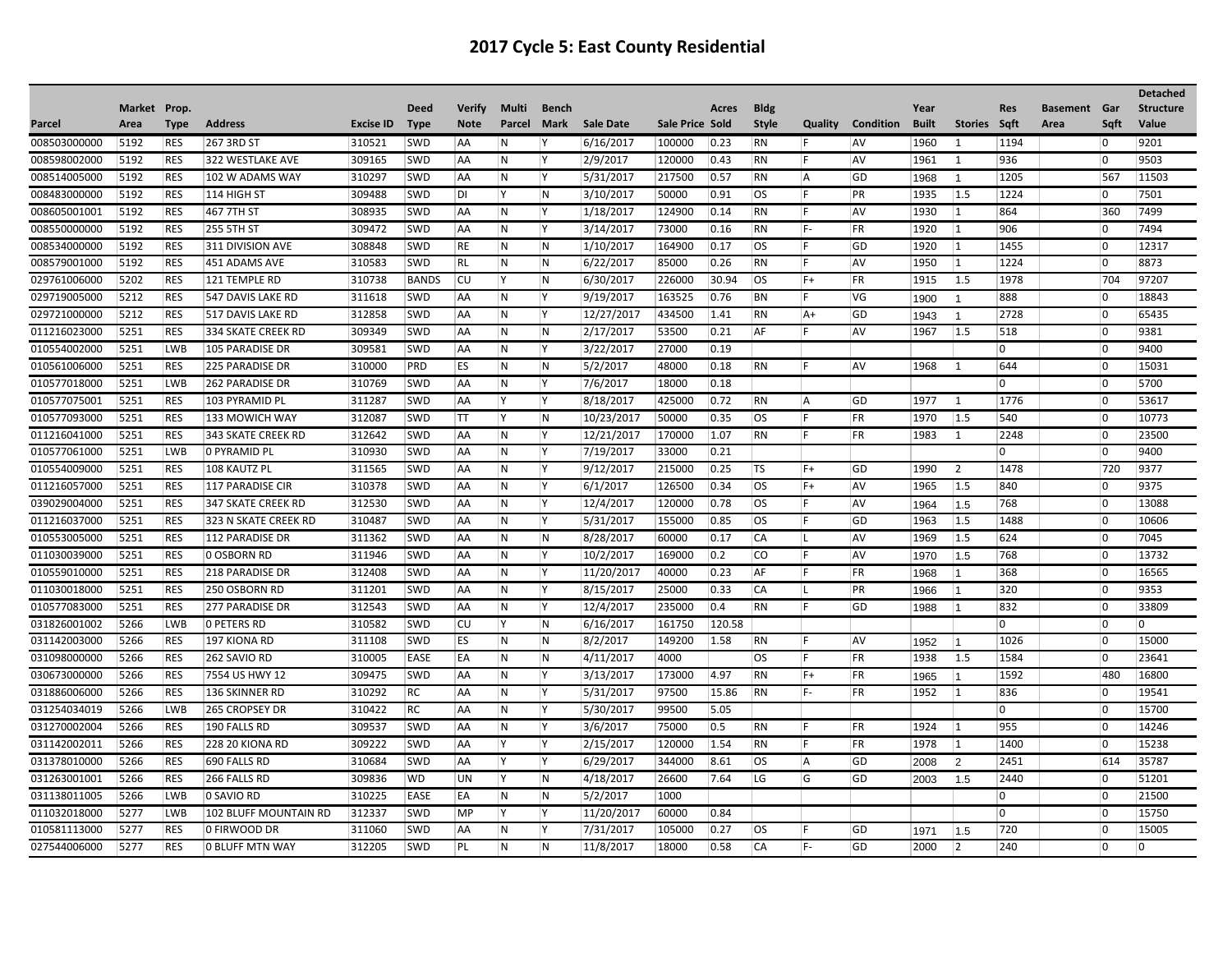## **2017 Cycle 5: East County Residential**

|              |              |             |                            |                  |              |             |                         |              |            |                 |       |             |                |           |              |                |                |                     |                | <b>Detached</b>  |
|--------------|--------------|-------------|----------------------------|------------------|--------------|-------------|-------------------------|--------------|------------|-----------------|-------|-------------|----------------|-----------|--------------|----------------|----------------|---------------------|----------------|------------------|
|              | Market Prop. |             |                            |                  | Deed         | Verify      | Multi                   | <b>Bench</b> |            |                 | Acres | <b>Bldg</b> |                |           | Year         |                | <b>Res</b>     | <b>Basement</b> Gar |                | <b>Structure</b> |
| Parcel       | Area         | <b>Type</b> | <b>Address</b>             | <b>Excise ID</b> | <b>Type</b>  | <b>Note</b> | Parcel                  | <b>Mark</b>  | Sale Date  | Sale Price Sold |       | Style       | <b>Quality</b> | Condition | <b>Built</b> | <b>Stories</b> | Saft           | Area                | Saft           | Value            |
| 027544002000 | 5277         | <b>RES</b>  | 100 PARK LN                | 312206           | <b>BANDS</b> | RE          | IN.                     | N            | 11/2/2017  | 84810           | 0.47  | ILG.        | ١F             | <b>AV</b> | 1976         | $\vert$ 1      | 368            |                     | 10             | 29933            |
| 030670002000 | 5293         | <b>RES</b>  | 150 ANDERSON RD            | 312276           | RC           | RE          | IN.                     | N            | 10/24/2017 | 77000           | 3.7   | RN          | IF.            | <b>AV</b> | 1961         | 1              | 1350           |                     | 10             | 20344            |
| 030543000000 | 5293         | <b>RES</b>  | 103 LOWERY LN              | 310446           | RC           | UN          | N                       | N            | 5/16/2017  | 30000           | 0.63  | RN          | IF.            | FR        | 1920         | 1.5            | 1232           |                     | 0              | 17182            |
| 030529009000 | 5293         | <b>RES</b>  | 7966 US HWY 12             | 311189           | <b>SWD</b>   | <b>MP</b>   | ΙY.                     | ΙY.          | 8/9/2017   | 225000          | 1.31  | ∣TS         | IF.            | GD        | 1978         | $\overline{2}$ | 1952           |                     | 10             | 13206            |
| 030561002001 | 5293         | <b>RES</b>  | 146 LOWERY RD              | 309002           | <b>BANDS</b> | AA          | N                       | İΥ.          | 1/19/2017  | 210000          | 12.62 | RN          | F              | FR        | 1966         | 1              | 1008           | 816                 | 528            | 29359            |
| 030687002000 | 5293         | <b>RES</b>  | 224 A ANDERSON RD          | 311564           | SWD          | AA          | N                       | Y            | 9/13/2017  | 229000          | 0.9   | RN          | IF.            | GD        | 1960         | 1              | 1724           |                     | 0              | 43298            |
| 030502001001 | 5293         | <b>LWB</b>  | <b>0 CEDAR LN</b>          | 310385           | SWD          | AA          | N                       | Y            | 6/5/2017   | 70000           | 3.35  |             |                |           |              |                | 0              |                     | 10             | 30000            |
| 030529004008 | 5293         | <b>RES</b>  | 7922 US HWY 12             | 309242           | SPWD         | FS          | Y                       | N            | 2/16/2017  | 53000           | 2.12  | RN          | F              | PR        | 1930         | -1             | 1536           |                     | $ 0\rangle$    | 17334            |
| 030536006000 | 5293         | <b>RES</b>  | <b>227 FROST CREEK RD</b>  | 309873           | <b>SWD</b>   | <b>AA</b>   | IN.                     | lY.          | 4/20/2017  | 203500          | 1.08  | <b>TS</b>   | IF.            | GD        | 1984         | 2              | 1176           |                     | 364            | 19020            |
| 030544009000 | 5293         | <b>RES</b>  | <b>165 FROST CREEK RD</b>  | 311061           | <b>SWD</b>   | RE          | IN.                     | N            | 8/2/2017   | 60854           | 19.14 | los         | IF.            | <b>AV</b> | 1920         | 1.5            | 1280           |                     | 0              | 31597            |
| 030510005000 | 5293         | <b>RES</b>  | 7994 U S HWY 12            | 311160           | <b>SWD</b>   | AA          | N                       | N            | 8/11/2017  | 175000          | 2.11  | RN          | IF.            | <b>AV</b> | 1922         | 1              | 1232           |                     | 10             | 27698            |
| 030502004001 | 5293         | <b>RES</b>  | 112 CEDAR LN               | 311730           | <b>SWD</b>   | <b>AA</b>   | IN.                     | IY.          | 9/26/2017  | 136000          | 0.28  | <b>RN</b>   | IF             | GD        | 1962         | $\vert$ 1      | 1200           |                     | 10             | 16229            |
| 030545006001 | 5293         | <b>RES</b>  | 139 FROST CREEK RD         | 312471           | <b>WD</b>    | PL          | IN.                     | N            | 12/4/2017  | 5000            | 1.14  |             |                |           |              |                | 0              |                     | 0              | 13860            |
| 030548003000 | 5293         | <b>RES</b>  | 7906 US HWY 12             | 309539           | SWD          | MP          | İΥ                      | lY.          | 3/17/2017  | 255000          | 5.38  | RN          | A              | FR        | 1973         | $\vert$ 1      | 2268           |                     | 759            | 13196            |
| 031080007000 | 5303         | <b>RES</b>  | 116 KIONA CREEK RD         | 309819           | <b>SWD</b>   | <b>MP</b>   | ΙY.                     | N            | 4/14/2017  | 30000           | 2.06  | <b>RN</b>   | IL.            | PR        | 1949         | $\vert$ 1      | 785            |                     | 0              | 14042            |
| 031080002000 | 5303         | <b>RES</b>  | 110 S KIONA CREEK RD       | 311264           | SWD          | AA          | N                       | Y            | 8/8/2017   | 189000          | 5.55  | RN          | $ F+$          | <b>AV</b> | 1969         | 1              | 1378           |                     | 0              | 27809            |
| 031086004002 | 5303         | <b>RES</b>  | 9032 US HWY 12             | 309602           | <b>EASE</b>  | EA          | N                       | N            | 3/3/2017   | 5600            |       | los         | IF.            | FR        | 1976         | 1.5            | 680            |                     | $ 0\rangle$    | 26401            |
| 031022007000 | 5303         | <b>RES</b>  | 8358 US HWY 12             | 310258           | SWD          | AA          | N                       | ١Y           | 5/25/2017  | 177500          | 0.98  | RN          | F              | GD        | 1958         | 1              | 1190           |                     | $\overline{0}$ | 34237            |
| 031022000000 | 5303         | <b>RES</b>  | 103 RAINEY CREEK RD        | 311190           | <b>RC</b>    | RE          | IN.                     | N            | 7/20/2017  | 18142           | 8.44  | lco         | IF-            | <b>FR</b> | 1957         | $\vert$ 1      | 984            |                     | 0              | 14907            |
| 031200000000 | 5303         | <b>RES</b>  | 482 MEADE HILL RD          | 311780           | <b>SWD</b>   | <b>AA</b>   | IN.                     | lY.          | 9/27/2017  | 290000          | 5.22  | <b>RN</b>   | A              | <b>AV</b> | 1962         | $\vert$ 1      | 1872           |                     | 10             | 36245            |
| 031105003002 | 5316         | LWB         | <b>288 OLIVER CREEK RD</b> | 312290           | <b>RC</b>    | IFL         | İΥ                      | N            | 11/15/2017 | 135000          | 30    |             |                |           |              |                | $\overline{0}$ |                     | 0              | 9100             |
| 031622010005 | 5326         | <b>RES</b>  | 156 BOYD RD                | 310266           | SWD          | AA          | N                       | Y            | 5/23/2017  | 169000          | 0.95  | RN          | $F+$           | <b>AV</b> | 1996         | 1              | 1332           |                     | 440            | 7498             |
| 031622002002 | 5326         | <b>RES</b>  | 167 BOYD RD                | 311340           | SWD          | AA          | ∣N                      | ΙY.          | 8/17/2017  | 195000          | 2.04  | co          | IF+            | GD.       | 1964         | $\overline{1}$ | 1393           |                     | $ 0\rangle$    | 28572            |
| 031769002000 | 5336         | <b>RES</b>  | 388 CLINE RD               | 311134           | SWD          | IFL         | ΙY                      | l Y          | 8/3/2017   | 254000          |       | los         | A+             | l VG      | 2006         | 1.5            | 1032           | 672                 | 480            | 15967            |
| 031769002000 | 5336         | <b>RES</b>  | 388 CLINE RD               | 311134-C         | <b>SWD</b>   | FL          | N                       | N            | 8/8/2017   | 254000          | 8.8   | los         | A              | AV        | 2006         | 1.5            | 1032           | 672                 | 480            | 15967            |
| 031790001000 | 5336         | <b>LWB</b>  | 301 CLINE RD               | 310350           | RC           | FL          | N                       | N            | 5/31/2017  | 175000          | 20.12 |             |                |           |              |                | 0              |                     | 10             | 20900            |
| 031770000000 | 5336         | <b>RES</b>  | 389 CLINE RD               | 311133           | <b>SWD</b>   | AA          | $\overline{\mathsf{N}}$ | İΥ.          | 8/3/2017   | 46000           | 2.15  | <b>CA</b>   | ΙL             | PR        | 1952         | 1              | 294            |                     | $ 0\rangle$    | 8068             |
| 031929001001 | 5336         | <b>RES</b>  | 435 CISPUS RD              | 311954           | <b>RC</b>    | RE          | IN.                     | N            | 9/28/2017  | 100000          | 2.82  | <b>RN</b>   | IF-            | <b>AV</b> | 1991         | $\overline{1}$ | 1025           |                     | $\Omega$       | 20654            |
| 031672006000 | 5356         | <b>RES</b>  | 121 MORRIS RD              | 309015           | <b>SWD</b>   | <b>AA</b>   | IN.                     | lY.          | 1/23/2017  | 160000          | 2.77  | lco         | IF.            | <b>AV</b> | 1940         | $\overline{1}$ | 1008           | 672                 | 10             | 29358            |
| 031669006000 | 5356         | <b>RES</b>  | 185 YOUNG RD               | 311680           | <b>SWD</b>   | DI.         | IN.                     | N            | 9/21/2017  | 33000           | 0.43  | RN          | IF.            | <b>FR</b> | 1953         | $\overline{1}$ | 1256           |                     | $ 0\rangle$    | 15006            |
| 031669010000 | 5356         | <b>RES</b>  | <b>682 SILVERBROOK RD</b>  | 312390           | SPWD         | FS          | IN.                     | N            | 11/16/2017 | 53760           | 0.5   | RN          | IF+            | <b>AV</b> | 1965         | 1              | 1634           | 680                 | 10             | 16645            |
| 031672020000 | 5356         | LWB         | 147 17 MORRIS RD           | 312123           | <b>SWD</b>   | AA          | N                       | lY.          | 10/30/2017 | 75500           | 5.13  |             |                |           |              |                | 0              |                     | 10             | 15750            |
| 031678009000 | 5356         | <b>RES</b>  | 104 GHARET RD E            | 311666           | SWD          | <b>DI</b>   | İΥ                      | N            | 9/6/2017   | 98000           | 0.69  | <b>RN</b>   | F.             | <b>AV</b> | 1970         | $\vert$ 1      | 1024           |                     | $\overline{0}$ | 14994            |
| 031706000000 | 5366         | <b>RES</b>  | 1150 SILVERBROOK RD        | 309295           | <b>SWD</b>   | <b>MP</b>   | lY.                     | Y            | 2/24/2017  | 273000          | 19.46 | los         | $F+$           | AV        | 1988         | 1.5            | 1604           |                     | 400            | 20582            |
| 031706009013 | 5376         | <b>LWB</b>  | 0 US HWY 12                | 309311           | SWD          | P           | N                       | N            | 2/7/2017   | 10000           | 5     |             |                |           |              |                | 0              |                     | 0              | 6500             |
| 032068007000 | 5386         | LWB         | 226 BENNETT RD             | 310600           | SWD          | AA          | N                       | ΙY.          | 6/22/2017  | 52000           | 3     |             |                |           |              |                | 0              |                     | 0              | 15000            |
| 031716015001 | 5386         | <b>RES</b>  | 845 CLINE RD               | 308937           | <b>WD</b>    | RE          | N                       | N            | 1/20/2017  | 30000           | 4.09  | co          | F-             | PR        | 1950         | -1             | 1169           |                     | $ 0\rangle$    | 19929            |
| 031963004000 | 5386         | <b>RES</b>  | 1073 CLINE RD              | 311853           | SWD          | MP          | Y                       | Y            | 9/27/2017  | 475000          | 73.07 | <b>CO</b>   | IF.            | GD        | 2005         | $\vert$ 1      | 1066           |                     | $\overline{0}$ | 71132            |
| 032065002000 | 5386         | <b>LWB</b>  | 301 BENNETT RD             | 311424           | <b>SWD</b>   | <b>AA</b>   | $\overline{N}$          | ΙY.          | 8/23/2017  | 135000          | 34.21 |             |                |           |              |                | 0              |                     | 0              | 28500            |
| 032105001003 | 5406         | LWB         | 0 US HWY 12                | 309645           | <b>SWD</b>   | <b>AA</b>   | IN.                     | Y            | 3/28/2017  | 33500           | 15    |             |                |           |              |                | ۱n             |                     | 0              | 600              |
| 032105001064 | 5406         | <b>LWB</b>  | 103 WINDY MEADOW LN        | 312174           | <b>SWD</b>   | AA          | N                       | Y            | 11/1/2017  | 25000           | 15    |             |                |           |              |                | 0              |                     | 0              | 4515             |
| 032105001001 | 5406         | LWB         | 176 POMPEY PEAK DR         | 311004           | <b>SWD</b>   | <b>AA</b>   | IN.                     | lY.          | 7/21/2017  | 24000           | 15    |             |                |           |              |                | ۱0             |                     | 0              | 5000             |
|              |              |             |                            |                  |              |             |                         |              |            |                 |       |             |                |           |              |                |                |                     |                |                  |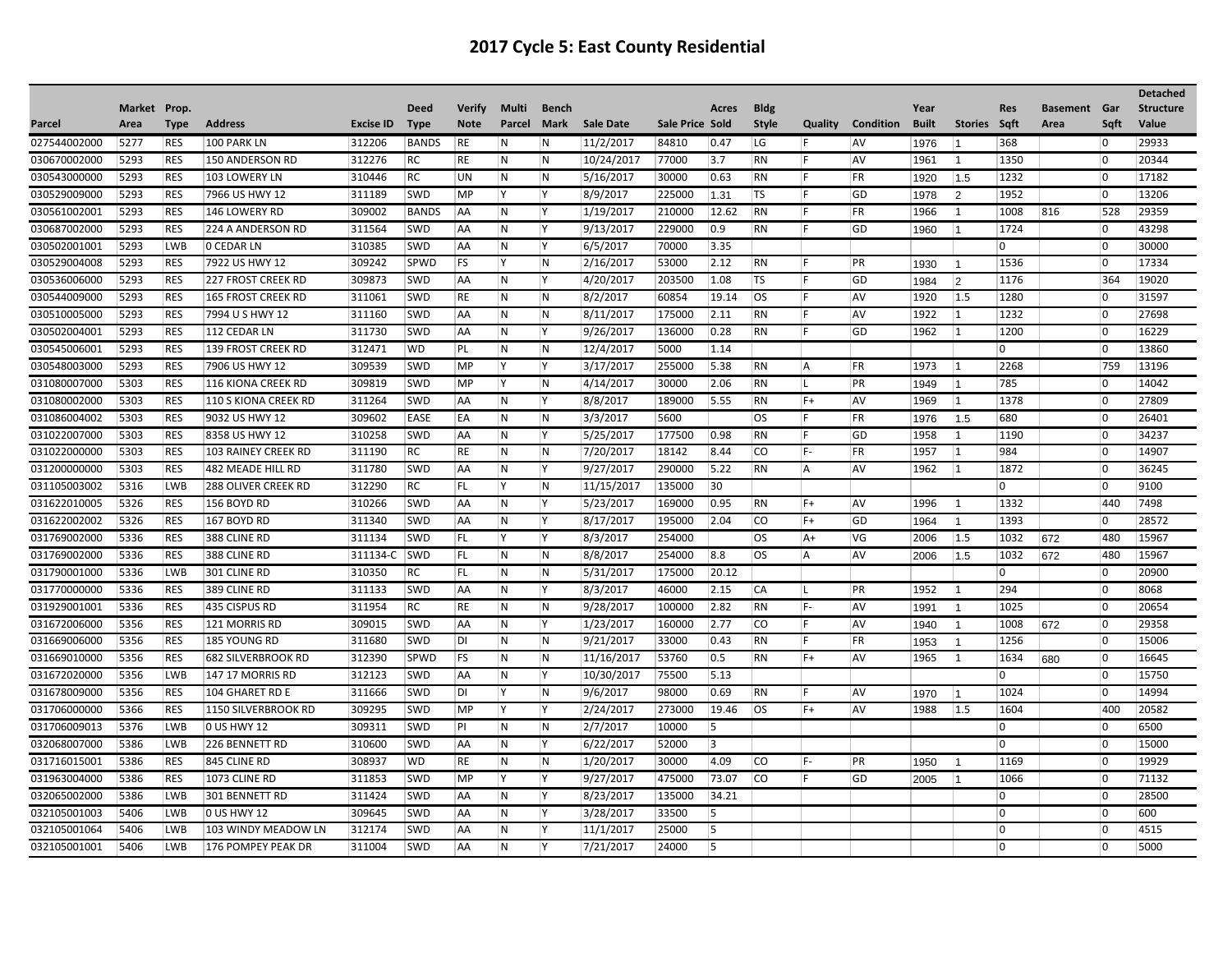|              |              |             |                      |                  |              |               |        |                         |                  |                 |                |              |              |                  |              |                |            |                     |                | <b>Detached</b>  |
|--------------|--------------|-------------|----------------------|------------------|--------------|---------------|--------|-------------------------|------------------|-----------------|----------------|--------------|--------------|------------------|--------------|----------------|------------|---------------------|----------------|------------------|
|              | Market Prop. |             |                      |                  | <b>Deed</b>  | <b>Verify</b> | Multi  | Bench                   |                  |                 | Acres          | <b>Bldg</b>  |              |                  | Year         |                | <b>Res</b> | <b>Basement</b> Gar |                | <b>Structure</b> |
| Parcel       | Area         | <b>Type</b> | <b>Address</b>       | <b>Excise ID</b> | Type         | <b>Note</b>   | Parcel | Mark                    | <b>Sale Date</b> | Sale Price Sold |                | <b>Style</b> | Quality      | <b>Condition</b> | <b>Built</b> | Stories Sqft   |            | Area                | Saft           | Value            |
| 032105001018 | 5406         | TRI         | 170 RIVER RANCH RD   | 310182           | <b>SWD</b>   | <b>OT</b>     | IN.    | l N                     | 5/12/2017        | 75000           | 15             | MD           | Ш            | <b>AV</b>        | 2007         | -1             | 1664       |                     | 10             | 15003            |
| 032020002001 | 5416         | <b>LWB</b>  | O CARR RD            | 310231           | <b>SWD</b>   | <b>AA</b>     | IN.    | lY.                     | 5/19/2017        | 45000           | 4.24           |              |              |                  |              |                | 0          |                     | 10             | 5000             |
| 032060001001 | 5426         | RES         | 226 STOVER RD        | 310355           | SWD          | CU            | ∣N.    | ΙY.                     | 5/27/2017        | 282500          | 22             | <b>TS</b>    | IF.          | <b>AV</b>        | 1995         | $ 2\rangle$    | 2606       |                     | 896            | 15830            |
| 032053001000 | 5435         | <b>RES</b>  | 11904 US HWY 12      | 311209           | <b>SWD</b>   | ES            | N      | $\overline{\mathsf{N}}$ | 8/16/2017        | 65000           | 2.74           | RN           | IF-          | FR               | 1940         | -1             | 1236       |                     | 10             | 16938            |
| 035154003000 | 5465         | <b>RES</b>  | 292 CRAIG RD         | 311383           | <b>SWD</b>   | AA            | N      | ΙY.                     | 8/24/2017        | 223000          | 5.15           | <b>TS</b>    | IF.          | FR               | 1995         | 2              | 2448       |                     | 0              | 30379            |
| 035240002000 | 5475         | <b>RES</b>  | 12795 US HWY 12      | 312437           | <b>SWD</b>   | AA            | N      | İΥ.                     | 11/29/2017       | 165000          | 0.51           | CP           | IF.          | GD               | 1980         | $\vert$ 1      | 1440       | 1440                | $ 0\rangle$    | 38754            |
| 035187008000 | 5485         | <b>RES</b>  | 12860 US HWY 12      | 311761           | <b>SWD</b>   | <b>AA</b>     | IN.    | İΥ.                     | 9/26/2017        | 175000          | $\vert$ 1      | los          | IF.          | <b>AV</b>        | 1966         | 1.5            | 2240       | 1536                | 1008           | 16130            |
| 035296000000 | 5485         | <b>RES</b>  | 12554 US HWY 12      | 312007           | <b>SWD</b>   | AA            | İΥ     | ΙY.                     | 10/19/2017       | 149000          | 1.83           |              |              |                  |              |                | 0          |                     | 10             | 47896            |
| 035193000000 | 5495         | <b>RES</b>  | 120 SNYDER RD        | 312568           | SPWD         | FS            | N      | N                       | 12/13/2017       | 67000           | $\vert$ 1      | los          | IF.          | <b>FR</b>        | 1938         | 1.5            | 1558       |                     | 10             | 16043            |
| 011260029000 | 5495         | <b>RES</b>  | $ 103 \>$ W TUMAC ST | 311193           | <b>SWD</b>   | AA            | N      | N                       | 8/16/2017        | 105000          | 0.22           | RN           | IF.          | <b>AV</b>        | 1974         | 1              | 1248       |                     | 10             | 8120             |
| 035217013000 | 5495         | <b>RES</b>  | 138 COMBS RD         | 310925           | <b>SWD</b>   | AA            | İΥ     | İΥ.                     | 7/19/2017        | 159000          | 1.35           | co           | IF.          | FR               | 1955         | 1              | 1256       |                     | $ 0\rangle$    | 14053            |
| 035220004001 | 5495         | <b>RES</b>  | 12966 US HWY 12      | 312013           | <b>SWD</b>   | AA            | N      | ΙY.                     | 10/13/2017       | 95000           | 0.24           | co           | IF.          | GD               | 1953         | $\overline{1}$ | 886        |                     | $ 0\rangle$    | 10469            |
| 011260005000 | 5495         | <b>RES</b>  | 109 SMITH RD         | 311640           | <b>SWD</b>   | AA            | N      | Y                       | 9/20/2017        | 72000           | 0.17           | lco          | IF-          | <b>AV</b>        | 1940         | $\overline{1}$ | 667        |                     | $\overline{0}$ | 7650             |
| 010125180000 | 5505         | <b>RES</b>  | 119 ALTA DR          | 311037           | <b>SWD</b>   | <b>AA</b>     | IN.    | ΙY.                     | 7/28/2017        | 315000          | 0.41           | lco          | <b>A</b>     | GD               | 1995         | 1.5            | 1845       |                     | $\overline{0}$ | 11201            |
| 010125094000 | 5505         | <b>RES</b>  | 108 COTTONWOOD DR    | 309137           | <b>SWD</b>   | AA            | N      | İΥ.                     | 2/3/2017         | 240000          | 0.34           | los          | IF.          | GD               | 1968         | 1              | 1056       |                     | $\overline{0}$ | 11057            |
| 010125166000 | 5505         | <b>RES</b>  | 139 ALPINE DR        | 311095           | <b>SWD</b>   | HH.           | IN.    | N                       | 8/4/2017         | 210000          | 0.23           | los          | $F+$         | <b>AV</b>        | 2005         | 1.5            | 1912       | 600                 | 300            | 7649             |
| 035088003003 | 5515         | LWB         | 440 CANNON RD        | 311408           | <b>SWD</b>   | AA            | N      | ΙY.                     | 8/28/2017        | 154500          | 1              |              |              |                  |              |                | 0          |                     | 10             | 28999            |
| 009800033000 | 5515         | <b>LWB</b>  | 109 ALDER ST         | 311890           | <b>SWD</b>   | OT            | N      | N                       | 10/5/2017        | 110000          | 0.88           |              |              |                  |              |                | 0          |                     | 0              | 35329            |
| 035084005002 | 5515         | <b>RES</b>  | 347 CANNON RD        | 312620           | <b>SWD</b>   | ES            | N      | N                       | 12/20/2017       | 25000           | 1.5            | RN           | IF.          | FR               | 1970         | $\vert$ 1      | 1000       |                     | 10             | 22247            |
| 010581034000 | 5525         | <b>RES</b>  | 152 TERRACE WAY      | 310915           | <b>SWD</b>   | MP            | Y      | ΙY.                     | 7/14/2017        | 274500          | 0.34           | los          | A            | GD               | 2005         | 1.5            | 1392       |                     | $\overline{0}$ | 7650             |
| 010581040000 | 5525         | <b>RES</b>  | 113 BELFAIR CT       | 312339           | <b>SWD</b>   | AA            | IN.    | İΥ.                     | 11/21/2017       | 115000          | 0.2            | <b>CA</b>    | <sup>A</sup> | GD               | 2004         | 1.5            | 672        |                     | 10             | 7875             |
| 009800460000 | 5535         | <b>LWB</b>  | 155 MT RAINIER DR    | 310566           | <b>SWD</b>   | AA            | IN.    | Y                       | 6/19/2017        | 42000           | 0.19           |              |              |                  |              |                | 0          |                     | $\overline{0}$ | 10200            |
| 009800440000 | 5535         | <b>RES</b>  | 110 MT RAINIER DR    | 311079           | <b>SWD</b>   | AA            | N      | İΥ.                     | 8/2/2017         | 60000           | 0.31           | los          | ΙL           | GD               | 2007         | ∣1             | 416        |                     | $\overline{0}$ | 10209            |
| 009800327000 | 5535         | LWB         | l0 SLALOM WAY        | 312482           | SWD          | AA            | IN.    | Y                       | 12/5/2017        | 27000           | 0.22           |              |              |                  |              |                | 0 I        |                     | $\overline{0}$ | 1030             |
| 009800476000 | 5535         | <b>RES</b>  | 121 MT RAINIER DR    | 310522           | <b>SWD</b>   | AA            | İΥ     | Y                       | 6/15/2017        | 155000          | 0.57           | los          | IF.          | GD               | 1970         | 1.5            | 1188       |                     | 10             | 10955            |
| 009800387000 | 5535         | <b>RES</b>  | 156 SLALOM WAY       | 310500           | <b>SWD</b>   | MP            | Y      | ΙY.                     | 6/9/2017         | 74000           | $\overline{2}$ |              |              |                  |              |                | 0          |                     | $ 0\rangle$    | 12062            |
| 009800459000 | 5535         | <b>RES</b>  | 157 MT RAINIER DR    | 312006           | <b>SWD</b>   | AA            | IN.    | İΥ.                     | 10/16/2017       | 100000          | 0.22           | CA           | ΙL           | <b>AV</b>        | 1933         | 1              | 348        |                     | $\overline{0}$ | 11429            |
| 009800465000 | 5535         | <b>RES</b>  | 145 MT RAINIER DR    | 312713           | <b>SWD</b>   | <b>AA</b>     | N.     | İΥ.                     | 12/22/2017       | 199000          | 0.33           | los          | <sup>A</sup> | GD               | 1982         | 1.5            | 1152       |                     | 10             | 10507            |
| 009800405000 | 5535         | <b>RES</b>  | O RAINBOW LN         | 310386           | <b>SWD</b>   | AA            | İΥ     | İΥ.                     | 5/26/2017        | 129900          | 0.36           | RN           | IF.          | <b>FR</b>        | 1982         | 11             | 1208       |                     | $\overline{0}$ | 11280            |
| 009800370000 | 5535         | <b>LWB</b>  | 118 ROBINWOOD PL     | 309726           | <b>SWD</b>   | NA            | IN.    | ΙY.                     | 4/3/2017         | 35000           | 0.26           |              |              |                  |              |                | 0          |                     | 10             | 11500            |
| 009800475000 | 5535         | <b>RES</b>  | 123 MT RAINIER DR    | 312122           | <b>SWD</b>   | AA            | ΙY     | Y                       | 10/28/2017       | 125000          | 0.4            | ∣AF          | IF.          | <b>AV</b>        | 1963         | $\vert$ 1      | 826        |                     | 10             | 11535            |
| 035188012001 | 5555         | <b>RES</b>  | 250 SNYDER RD        | 311534           | <b>SWD</b>   | AA            | N      | İΥ.                     | 9/6/2017         | 225000          | 1.39           | <b>CO</b>    | A            | GD               | 1972         | 2              | 2386       |                     | 672            | 16549            |
| 035140005001 | 5555         | <b>RES</b>  | 132 HELLEM DR        | 312328           | <b>SWD</b>   | AA            | N      | İΥ.                     | 11/20/2017       | 585000          | 2.35           | <b>TS</b>    | $ A+$        | VG               | 1997         | $\vert$ 2      | 2745       | 238                 | 462            | 92718            |
| 035188018002 | 5555         | <b>LWB</b>  | O SNYDER RD          | 311486           | <b>SWD</b>   | AA            | N      | İΥ.                     | 9/7/2017         | 40000           | 1.07           |              |              |                  |              |                | 0          |                     | 0              | 18000            |
| 035142002001 | 5555         | <b>RES</b>  | 136 BONNIE SUE LN    | 309309           | <b>SWD</b>   | AA            | ΙY.    | İΥ.                     | 2/22/2017        | 180000          | 2.27           | <b>TS</b>    | <b>A</b>     | <b>AV</b>        | 1984         | 2              | 1592       |                     | 10             | 7650             |
| 035188017000 | 5555         | <b>RES</b>  | 252 SNYDER RD        | 312707           | <b>SWD</b>   | AA            | N.     | İΥ.                     | 12/29/2017       | 211755          | 1.65           | lco          | $F+$         | GD               | 1977         | 1.5            | 1340       |                     | $\overline{0}$ | 59830            |
| 010596052000 | 5565         | <b>RES</b>  | 109 TATOOSH VIEW DR  | 310703           | <b>SWD</b>   | AA            | N      | İΥ.                     | 6/28/2017        | 265000          | 0.26           | TS.          | A            | VG               | 1996         | $ 2\rangle$    | 1268       |                     | 10             | 29676            |
| 010596040000 | 5565         | RES         | 155 TATOOSH RD       | 310957           | SWD          | AA            | N      | Y                       | 7/24/2017        | 235500          | 0.25           | los          | IF.          | <b>GD</b>        | 1992         | 1.5            | 1400       |                     | 10             | 26338            |
| 010576049000 | 5575         | <b>RES</b>  | 121 MARY LN          | 311045           | <b>SWD</b>   | AA            | IN.    | ΙY.                     | 7/27/2017        | 195000          | 0.32           | LG           | G            | <b>AV</b>        | 1987         | 1              | 1329       |                     | $\overline{0}$ | 20292            |
| 009800063000 | 5575         | <b>RES</b>  | 133 SUNSTONE RD      | 309884           | <b>BANDS</b> | FS            | N      | N                       | 4/3/2017         | 89900           | 0.28           | los          | F            | FR               | 1972         | 1.5            | 1562       | 120                 | 0              | 10624            |
| 009800102000 | 5575         | <b>RES</b>  | <b>0 SUNSTONE RD</b> | 310303           | <b>SWD</b>   | ES            | N      | N                       | 5/24/2017        | 35000           | 0.28           | los          | ΙL           | PR               | 1967         | 1.5            | 594        |                     | $\overline{0}$ | 10188            |
| 035082002000 | 5575         | <b>RES</b>  | O SHAWNEE TRL        | 311543           | <b>SWD</b>   | AA            | İΥ.    | İΥ.                     | 9/11/2017        | 315000          | 5.4            | lco          | <sup>A</sup> | <b>FR</b>        | 1974         | $\overline{2}$ | 3280       |                     | 10             | 28598            |